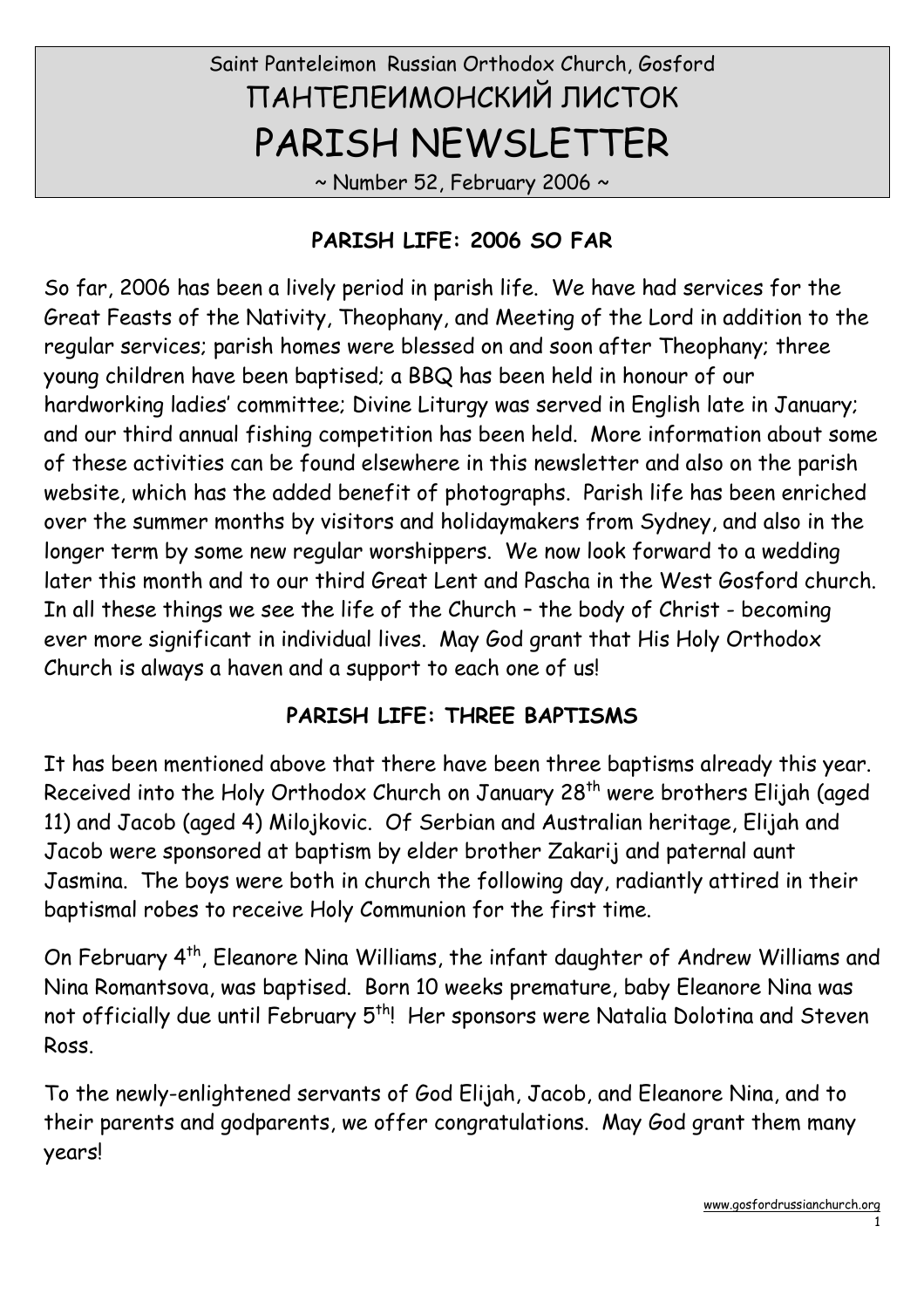### PARISH LIFE: THHIRD ANNUAL FISHING COMPETITION

As planned, the parish's second annual fishing competition was held over the weekend of 11<sup>th</sup> and 12<sup>th</sup> February. Organised by Paul Pereboeff, Victor Bendevski and Gerorge Karmadonoff, the competition was once again a success, with 47 people participating. The event was held at Deerubbin Reserve, Bar Point, on the Hawkesbury River. Many of the competitors brought boats, and others fished off the shore at the reserve. The gathering was friendly and everyone enjoyed the beautiful weather. Those staying overnight on the Saturday enjoyed the camp atmosphere. The funds raised will once again be directed towards the reduction of our mortgage. The overall winner was Tony Celeste with a very large jewfish. The competition scales only went up to 25kg and these were not enough to measure the fish. Tony has since had the fish professionally weighed in at 27kg (the biggest fish last year was > 2 kilos!). Tony's name will be put on the perpetual trophy and he also received a trophy to take home. The prizewinners were as follows:

> Bream Andrei Yakimov 0.41kg Flathead Paul Morozoff 1.20kg Kingfish Alex Yakimov 1.90kg Jewfish Tony Celeste 27kg Two Fish Combo George Pereboeff: Hairtail 5kg & Bream 0.38kg Other Fish George Pereboeff: Hairtail 5kg

Prizes were donated by Otto's Fishy Business, Baits R' Us, Alec Pereboeff & Sam Shatrov. Otto from Otto's Fishy Business attended the Sunday lunch and was impressed by the fish caught over the weekend and the good spirit of the competitors. Many thanks to the organizers, sponsors and competitors for making this fundraising event so enjoyable and successful.

### PARISH LIFE: NEW SCHEDULE OF SERVICES

A new schedule of services will be available in church from February  $19<sup>th</sup>$  and on the website shortly after. Covering the months of March and April, it includes all the services that we will have during Great Lent and Easter week. Once again, we have a service of some kind on every weekend of Great Lent, and at least one in the course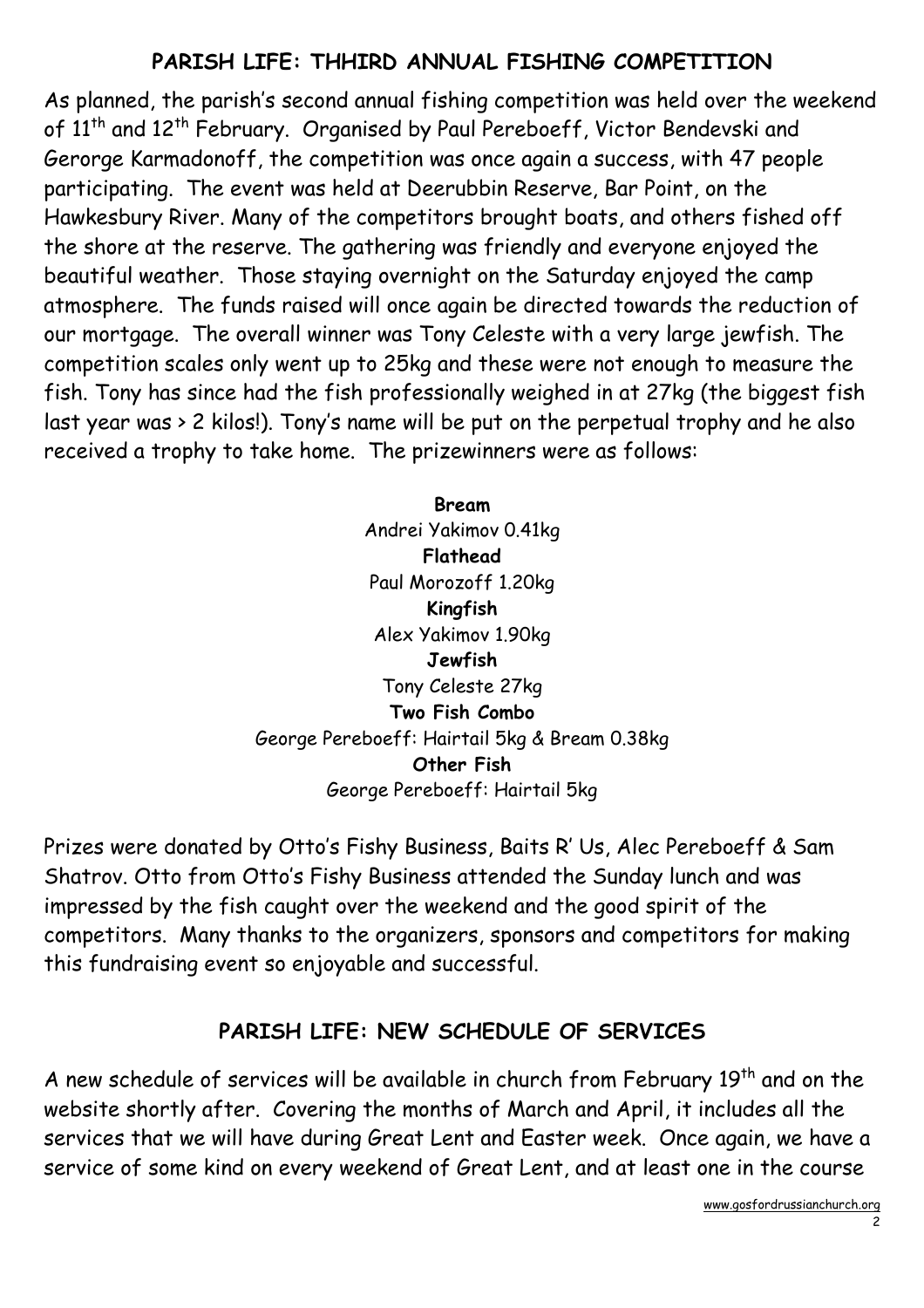of each week. We will have services on Palm Sunday again this year; a general service of anointing («соборование») late in Lent; and the services of the Twelve Gospels and Lamentations before the tomb during Holy Week. Father James is working on a booklet that briefly explains the beautiful Lenten services and their significance, and this should be available in church and on the website in early March. In a time of increased spiritual effort such as Great Lent, it is important to have a corresponding increase in spiritual support and consolation. This is precisely what we have in the Lenten services, and all parishioners are encouraged to plan March and April in such a way as to benefit from the common prayer of the Church. The services of Great Compline (scheduled for most Wednesday evenings during Lent) and Vespers with the Passia (scheduled on the first four Sunday evenings) are services of particular solemnity and beauty, very much setting the tone for Great Lent as a whole. Great Compline is a service that involves a lot of reading of psalms and prayers, and all who attend will be welcome to participate.

Father James has made a change to the way that he schedules Easter services between this parish and the parish in Wallsend. Up until now, the approach has simply been to serve midnight Paschal Matins and Divine Liturgy in each parish on alternate years. If Easter falls on a regular Sunday for the parish concerned, this arrangement is unproblematic. If it falls on a Sunday usually assigned to the other parish, however, problems can arise. Last year, for example, Gosford missed out on Palm Sunday, the midnight Easter service, and Thomas Sunday (the first Sunday after Pascha). If we were to have the midnight service in Gosford this year, Newcastle would miss out on Palm Sunday, the midnight Easter service, and both the first and second Sundays after Pascha, a period of four Sundays in a row without a service! To avoid this and to ensure that both parishes are adequately served at this important time of year, the midnight Easter service will now be served in whichever parish there would usually be a Sunday service on that particular weekend. Over a ten-year period it balances out much the same, in any case. Father James is happy to explain the details to anyone who might be interested!

### PARISH LIFE: AN ICON DONATED…

A regular worshipper at our parish over the past few years has been Michael Galovic, a well-known Serbian iconographer who lives here on the Central Coast. Many will recall Michael's gift to the parish – back in the days when we held services at the Narara Community Centre - of an icon of Saint Panteleimon. This icon now has pride of place in the icon corner in our church hall. Michael has recently presented another icon to the parish – a large icon of the Transfiguration on Mount Tabor of our Lord Jesus Christ. This beautiful icon will in time hang in the altar at West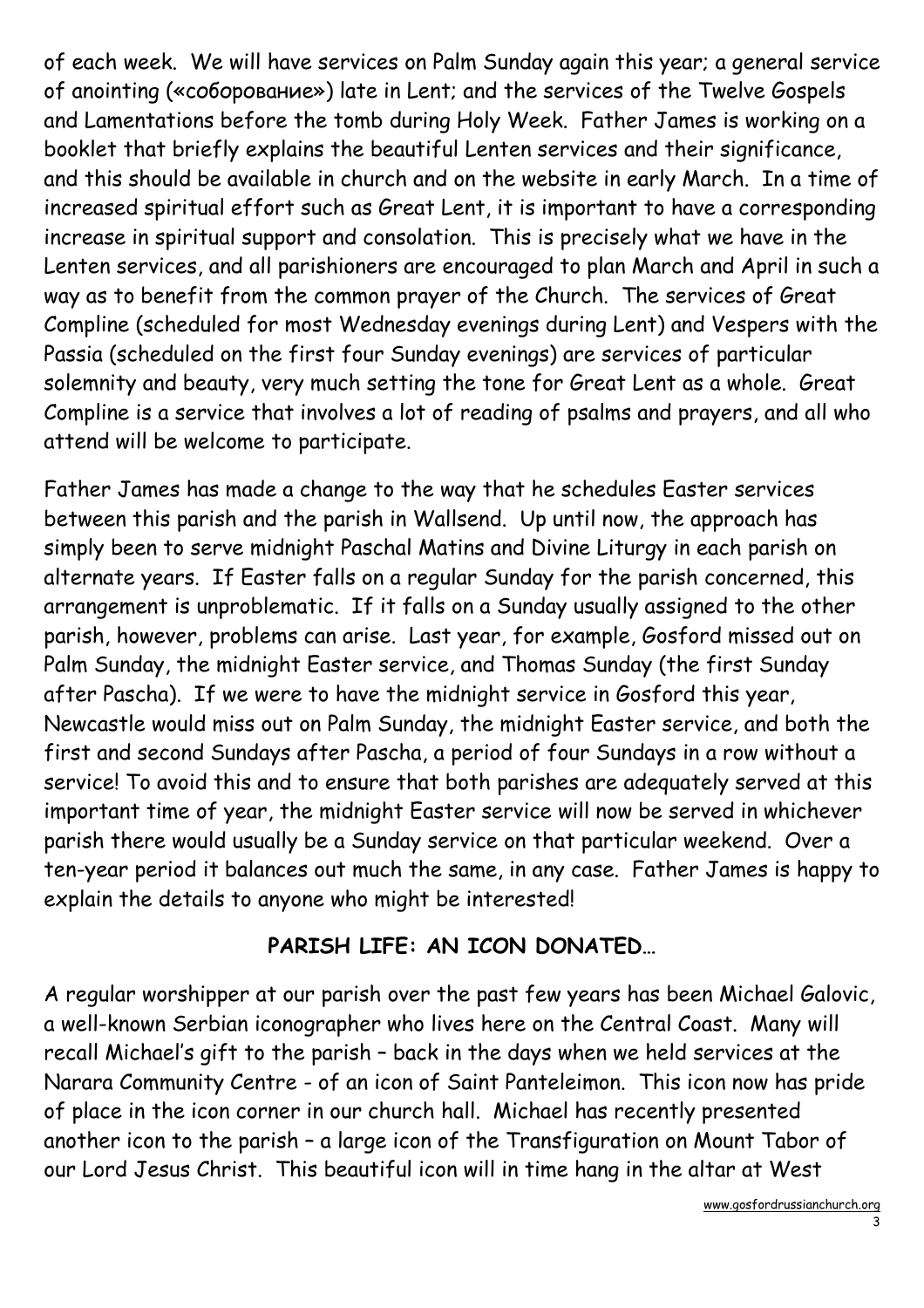Gosford. The Parish Council was most appreciative of Michael's generous gift, and a letter of thanks is to be prepared. A brief news-report about Father James' visit to Michael's home for the celebration of his "slava" of Saint Sava of Serbia and the presentation of the icon is available on the website. The news-report includes photographs and a link to Michael's website for those interested in his work.

# …AND SOME PAINTINGS ON LOAN

In January the parish also received on loan three paintings of the martyred Grand-Duchesses of Russia Olga, Tatiana & Anastasia. Painted in 2001, they are the work of Mariko Ralph, a young woman from Bateau Bay (on the Central Coast) who was then studying for her HSC. Having developed an interest in the martyred Grand Duchesses, Mariko contacted a number of Russian Orthodox parishes for further information and assistance in what became her HSC art project. It was in this way that she came into contact with Father James, who was at that time a deacon at Saint Nicholas, Fairfield. They have remained in contact since, and Mariko recently offered three of the four paintings on a "permanent loan" to the parish. Father James accepted the offer, and is now making arrangements to have the paintings properly framed before hanging them in the church hall. The portrait of Grand Duchess Olga is particularly beautiful, and incorporates a great deal of material of spiritual significance, including prayers that she composed. In due course, photographs of the paintings will be placed on the parish website.

# PARISH LIFE: RUSSIAN SCHOOL NEWS

Our parish Russian school has yet to recommence this year, with the school committee (of teacher and parents) agreeing to give children the chance to settle back into regular school before adding Saturday-morning Russian school. At that stage, it is planned that school will recommence before the end of February. Parents interested in enrolling their children should speak with either Father James or the teacher, Irina Kouznetsov (4329-0046). Details of school hours and fees are available on the parish website.

# PARISH LIFE: CHANGES TO THE PARISH WEBSITE

From mid-January, the website has had a new look on the home page. The new format includes a list of news items – sometimes accompanied by a photograph – that link to more detailed stories and photo-reports. The result is that the site is much more interesting and provides a real insight into the life of the parish and what actually happens at a day-to-day level. This is very important; many parish websites provide lots of academic or theoretical information about Orthodoxy, lots of rules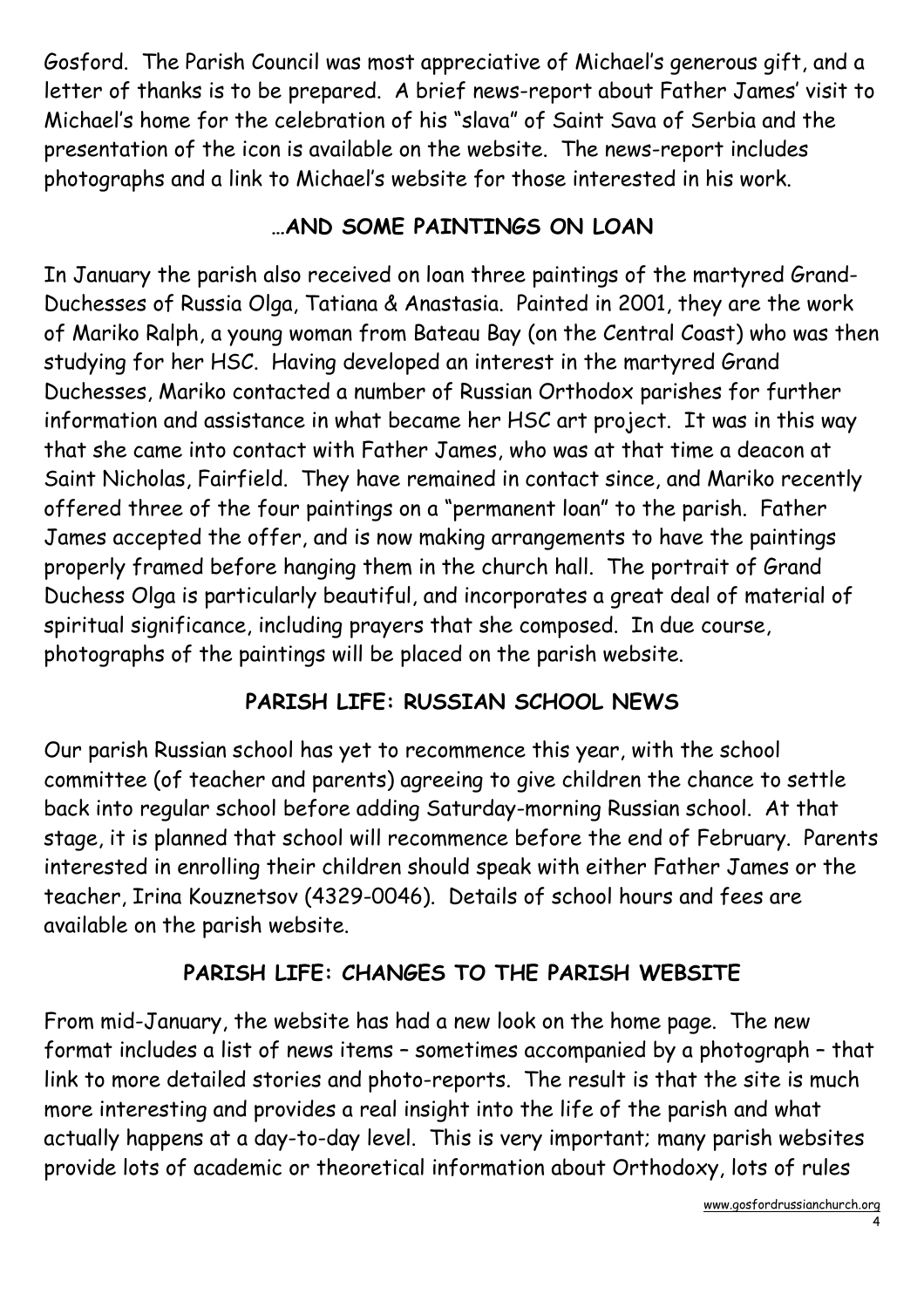and regulations, but ours aims to give more of a sense of what actually goes on in a specific Orthodox Christian parish – of what Orthodox Christian life is really like. By doing this, we can assist other Orthodox Christians wanting to visit or learn about the life of our parish; non-Orthodox wanting to know something about the practicalities of Orthodox Christian life, as opposed to the theory available elsewhere; and provide something of a "log" of our parish experience. This last point should not be underestimated. We have accomplished something quite important here in establishing the first new Russian Orthodox parish in Australia in many years, and in taking an imaginative approach to our temporary church and parish centre. We are also trying to do so a number of other important things: form a sound parish administration with good governance; lay the spiritual and material foundations for the future of the parish; and respond appropriately to the needs of a young and diverse congregation. All these things are of interest and encouragement to others. As a number of the website news items are not duplicated in the newsletter, please have a look at the website – all feedback and suggestions are welcome!

### PARISH LIFE: PARISH COUNCIL NEWS

After a long break over the summer months, the Parish Council met on Tuesday January 31<sup>st</sup>. Various developments in parish life were discussed, with the usual reports being delivered by the office-bearers. A matter of animated discussion was that of clergy payments, always a topic of sensitivity in any parish. Discussion touched on financial priorities at this stage in parish life, the responsibilities of the parish in relation to the work and expenses of the clergy, the impact upon these responsibilities of clergy undertaking secular work, and related issues. The Parish Council sought to put arrangements in place that would on the one hand adequately cover expenses and express the gratitude of the parish, and on the other hand wisely use the available funds. These arrangements remain a work-in-progress, and the Parish Council will continue to carefully monitor this aspect of parish administration. Another matter of discussion was the successful candle-desk roster, whereby (in the absence of an elected Church Warden) a number of the parish men take it in turns to supervise the sale of candles and prosphora in church. This has given many an opportunity for a more active involvement in some of the administrative tasks of the parish. The Parish Council commented on the diligence with which all concerned had undertaken these duties. The next meeting is scheduled for March 14<sup>th</sup>, 2006.

### CHURCH LIFE: KENTLYN CONVENT FUNDRAISING

The Kazan Icon of the Mother of God convent in Kentlyn (Campbelltown) is currently raising funds to cover the cost of important repair work required for some of the

5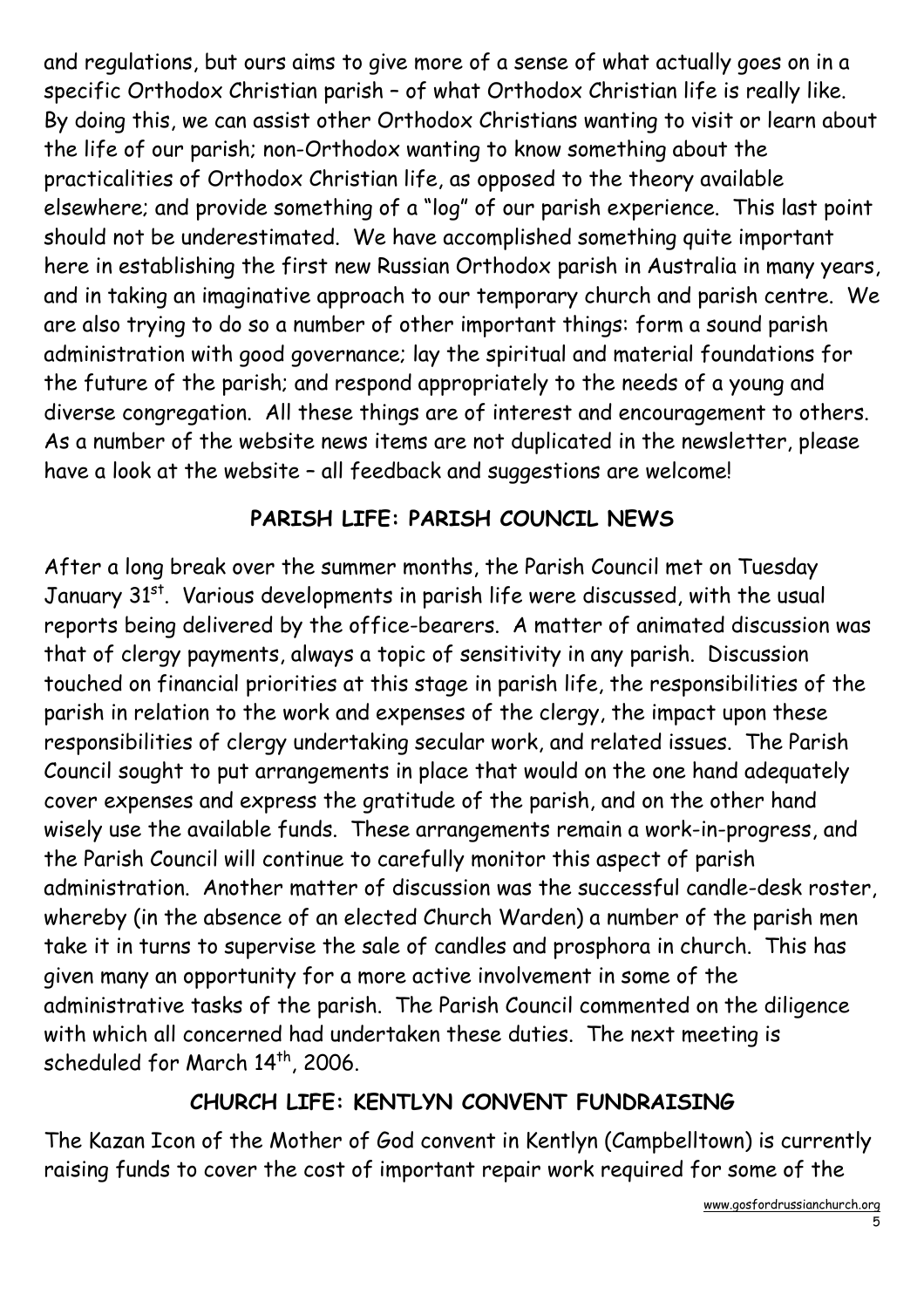convent buildings. This work includes repair of the cracked cupola on the main church, painting the cupola on the belfry (the small stand-alone structure that houses the convent bells), and re-sheeting the roof on the building housing the old church and convent. The latter building is still used by Hieromonk Joachim's Englishlanguage congregation, as well as by clergy and other male visitors, and as a convent storehouse. Approximately \$25000 is needed to undertake this work. With Archbishop Hilarion's blessing, a donation list has been circulated and the convent has asked that a collection be undertaken on their behalf. The list is now at the candle-desk in church, and a collection will be taken up in March. Please support this important work.

### ORTHODOX ACTION – SYDNEY FUNDRAISER

Orthodox Action –Sydney (OA) is a charitable organisation that assists the needy in Russia and the other countries of the former Soviet Union in addition to various projects here and elsewhere in the Russian diaspora. OA raises money in various ways, one of which is charity concerts. Their 5<sup>th</sup> Anniversary Charity Concert is to be held at the Russian Club (7 Albert Road, Strathfield) at 2.00pm on Sunday February 26<sup>th</sup>. Entitled "Share a Smile", the concert will feature an entertaining mix of performances including Russian folk and classical items. All who are able to do so are encouraged to attend. Tickets are \$20 (\$16 for pensioners & \$10 for children 5-12). All funds raised will go to help orphaned and abandoned children and the needy in Russia and neighbouring countries.

# PARISH LIFE: CHOIR ACTIVITIES AND NEEDS

Our parish choir meets for practice twice each month. These practices now generally take place in church on a weekday between 4.30pm and 6.30pm. Apart from giving regular choir members the opportunity to revise certain items and prepare for upcoming feast-days, there is also a chance for newcomers to learn singing and reading in Church Slavonic and the structure of voices and church services. It would also be of great assistance if someone could help with transport to and from practices of choir members without cars. Those interested or able to help should talk to our choir mistress, Olga Ivanovna Itsikson.

The choir has a range of expenses including liturgical books, music books, stationery, maintenance of the keyboard used during practice, and some transport costs. Although the Parish Council has generally covered such expenses, a raffle has now been organised to raise choir funds. This raffle will be drawn after church on Sunday February 19<sup>th</sup>. All are encouraged to support the choir in their important work, either by involvement, assistance or in this fundraising activity.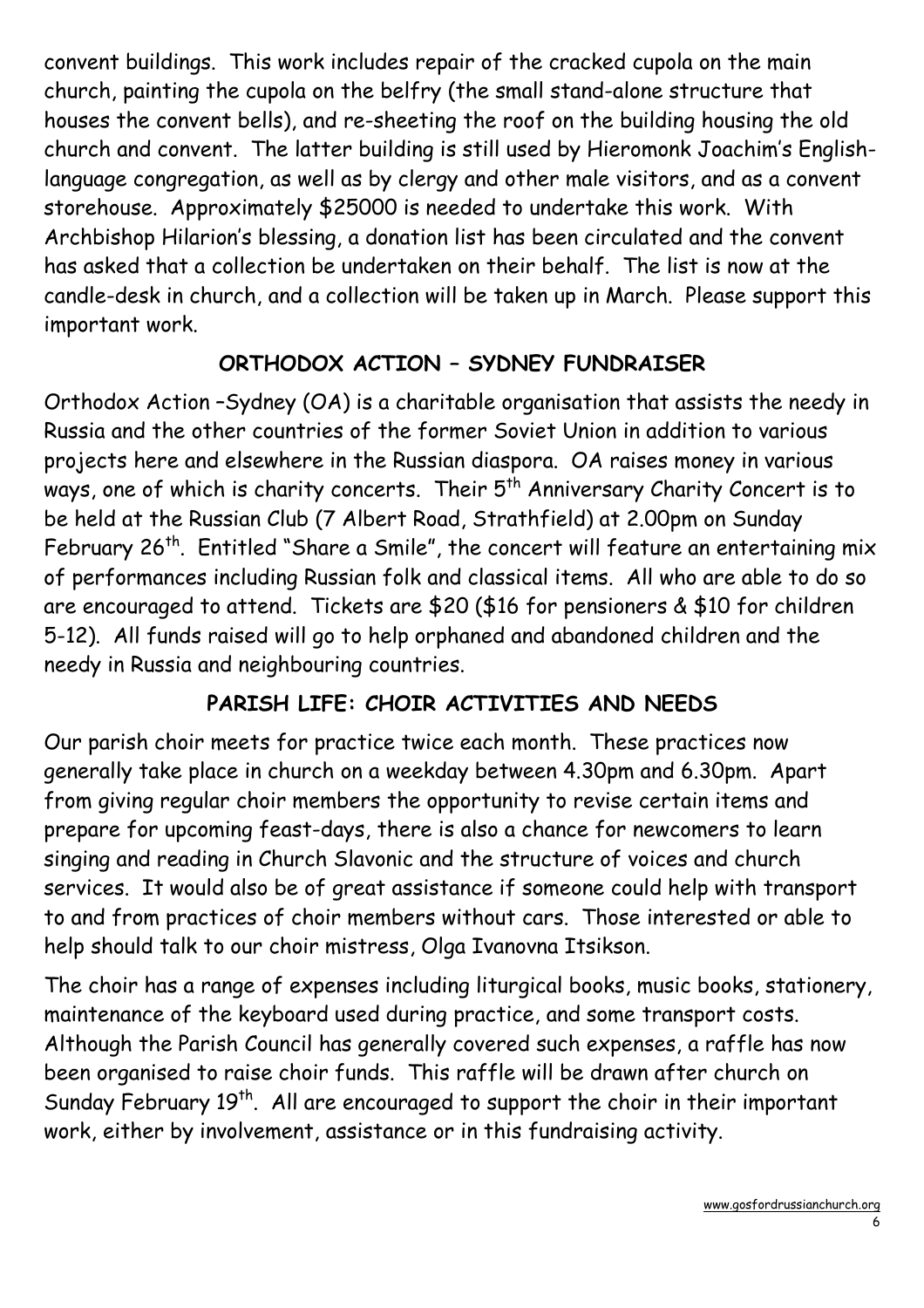# SPIRITUAL LIFE: THE GREAT FEAST OF THE 'MEETING' OF THE LORD

### СРЕТЕНИЕ ГОСПОДА НАШЕГО ИИСУСА ХРИСТА

The feast of the Meeting of the Lord ('Сретение') is one of the Twelve Great Feasts of our Church. It is celebrated on February  $15<sup>th</sup>$  (February  $2<sup>nd</sup>$  on the Church calendar). On this feast-day we remember something important that happened in the life of our Lord Jesus Christ. We can read about this in the Bible, in the book of the Holy Gospel written by Saint Luke, chapter 2.

The Old Testament law required that every new-born child be brought to the Temple on the 40<sup>th</sup> day after birth and dedicated to God. Our Lord Jesus Christ also fulfilled this law. When He was 40 days old, His Mother and the Righteous Joseph took Him to the Temple in Jerusalem to dedicate Him to God.

Two very old and very good people were there: a man called Symeon and a woman called Anna. God had promised Saint Symeon that he would not die until he had seen the Saviour, the special person that God would send to save His people from sin and death. The Holy Tradition of our Church tells us that Saint Symeon was 270 years old. He had once been translating the Old Testament, and had asked God to help him understand what it meant when it said in the book of Isaiah that a Virgin would have a child. God promised Symeon that he would live to see this.

As soon as the baby Jesus was brought into the temple, Saint Symeon and Saint Anna knew that he was the Saviour promised by God. When Saint Symeon saw the baby Jesus, He said, "Lord, I am your servant, and now I can die in peace, because you have kept your promise to me. With my own eyes I have seen what you have done to save your people, and foreign nations will also see this. Your mighty power is a light for all nations, and it will bring honour to your people Israel" (Luke 2: 29-32).

We read Saint Symeon's prayer in church at every Vespers service, and whenever we say the prayers of thanks after having Holy Communion. In Slavonic, the language that we still generally use in the Russian Orthodox Church, Saint Symeon's prayer is:

«Ныне отпущаеши раба Твоего, Владико, по глаголу Твоему с миромъ: яко видеста очи мои спасение Твое, еже еси уготовалъ предъ лицемъ всехъ людей, светъ во откровение языковъ, и славу людей Твоихъ Израиля.»

The Mother of God and Joseph were very surprised when they heard Saint Symeon say this. He blessed them and told them that the baby Jesus was a very special child. He said that many people would love Him, but also that many people would hate Him. He told the Mother of God that she would one day suffer greatly over her child.

Saint Anna was 84 years old. She had once been married, but her husband had died after only 7 years. Now she lived in the temple and prayed and fasted day and night. She spoke to everyone and told them all how special a child Jesus was.